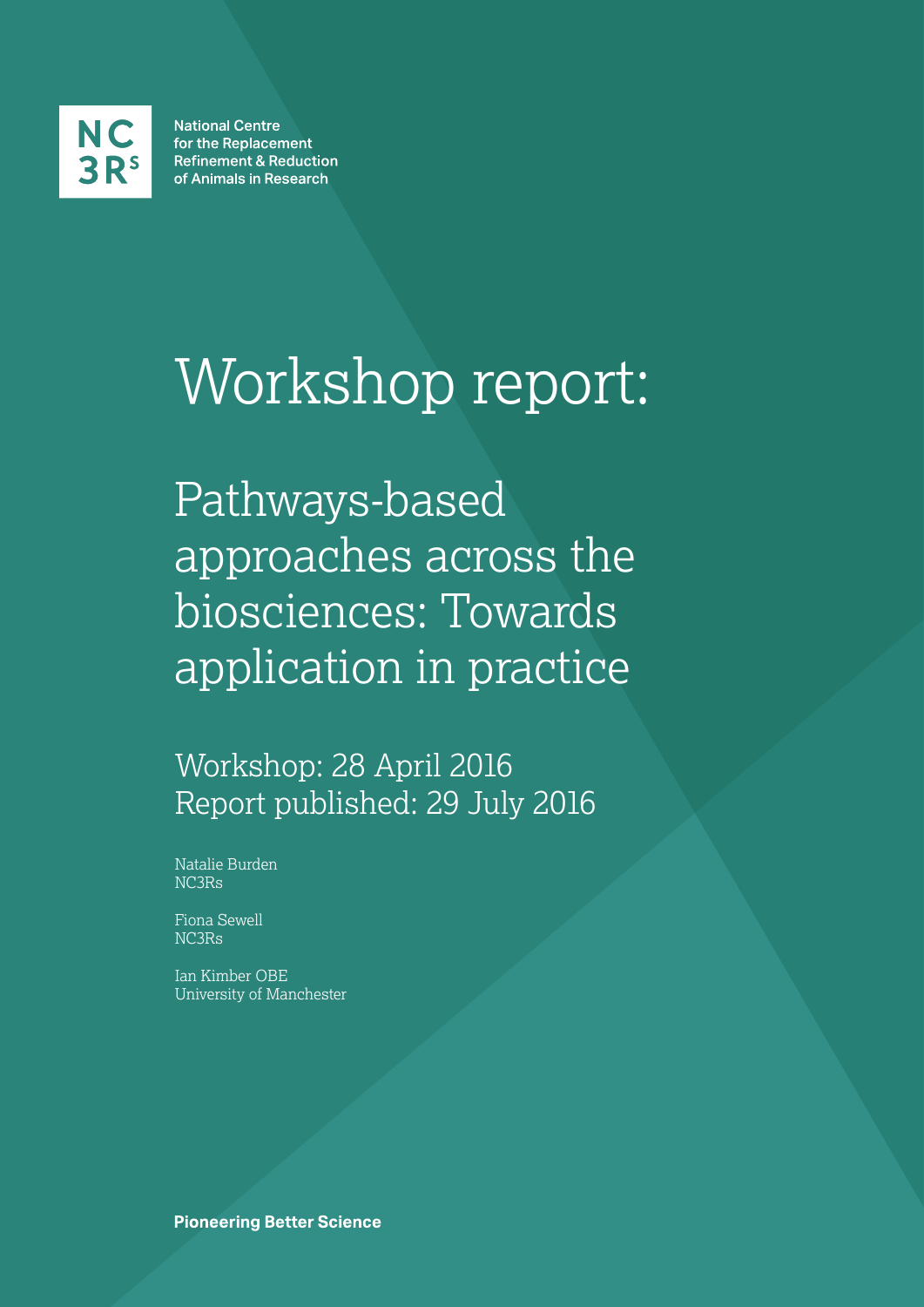In recent years, there has been a growing interest in the application of mechanistic or pathways-based approaches for human and environmental safety assessment of chemicals and pharmaceuticals. This includes the development of the Adverse Outcome Pathway (AOP) concept. This concept links a molecular initiating event (MIE), caused by a chemical or drug interaction at a molecular or cellular level, with an undesired ('adverse') effect in an organism or population, through a scientifically proven chain of causally related 'key' events (KEs). *In vitro* and *in silico* methods can in some instances be used in place of animal toxicity tests to determine whether a chemical or drug induces the KEs within the biochemical pathway of interest, and thereby predict the likelihood of a subsequent adverse outcome. Identification of hazardous compounds earlier in drug or product development will reduce the number of compounds that go on to further compulsory tests in animals. This has potential to reduce the levels of attrition resulting from undesired effects discovered late in the development process, particularly for pharmaceutical candidates.

In 2014, the NC3Rs launched a programme to support scientists in the development and application of pathways-based approaches to improve the identification and characterisation of hazards with reduced reliance on animals. With the support of an expert Steering Group comprised of scientists from academia, industry and regulatory agencies, we held our first workshop in this area, 'Applying pathways-based approaches across the biosciences', in May 2014. This resulted in a peer reviewed publication (Burden *et al*., 2015), and the launch of a project to develop an AOP in the field of cardiotoxicity in collaboration with EURL-ECVAM and an expert working group. We subsequently launched a resource webpage and a regular 'AOP News' bulletin to support scientists and regulators interested in further developing and applying the AOP concept.

Since the 2014 workshop there has been substantial progress in the science related to the area of pathways-based approaches and AOPs, and the continued establishment of frameworks designed to advance the application of pathways-based approaches. Our focus has now broadened to examine the application of pathways-based approaches in practice and in April 2016 we held a second workshop which focused on the current status and potential future applications of these approaches. The key objectives of the 2016 workshop were to:

- Increase awareness among the scientific community of developments in the field;
- Expand and consolidate the multidisciplinary community needed to accelerate the development and application of pathways-based approaches;
- Encourage the transition towards application of the knowledge within established AOPs for product development and/or regulatory safety assessment, to ensure that the 3Rs benefits of utilising mechanistic approaches are maximised.

To sign up to alerts for the latest AOP News, please email **aops@nc3rs.org.uk**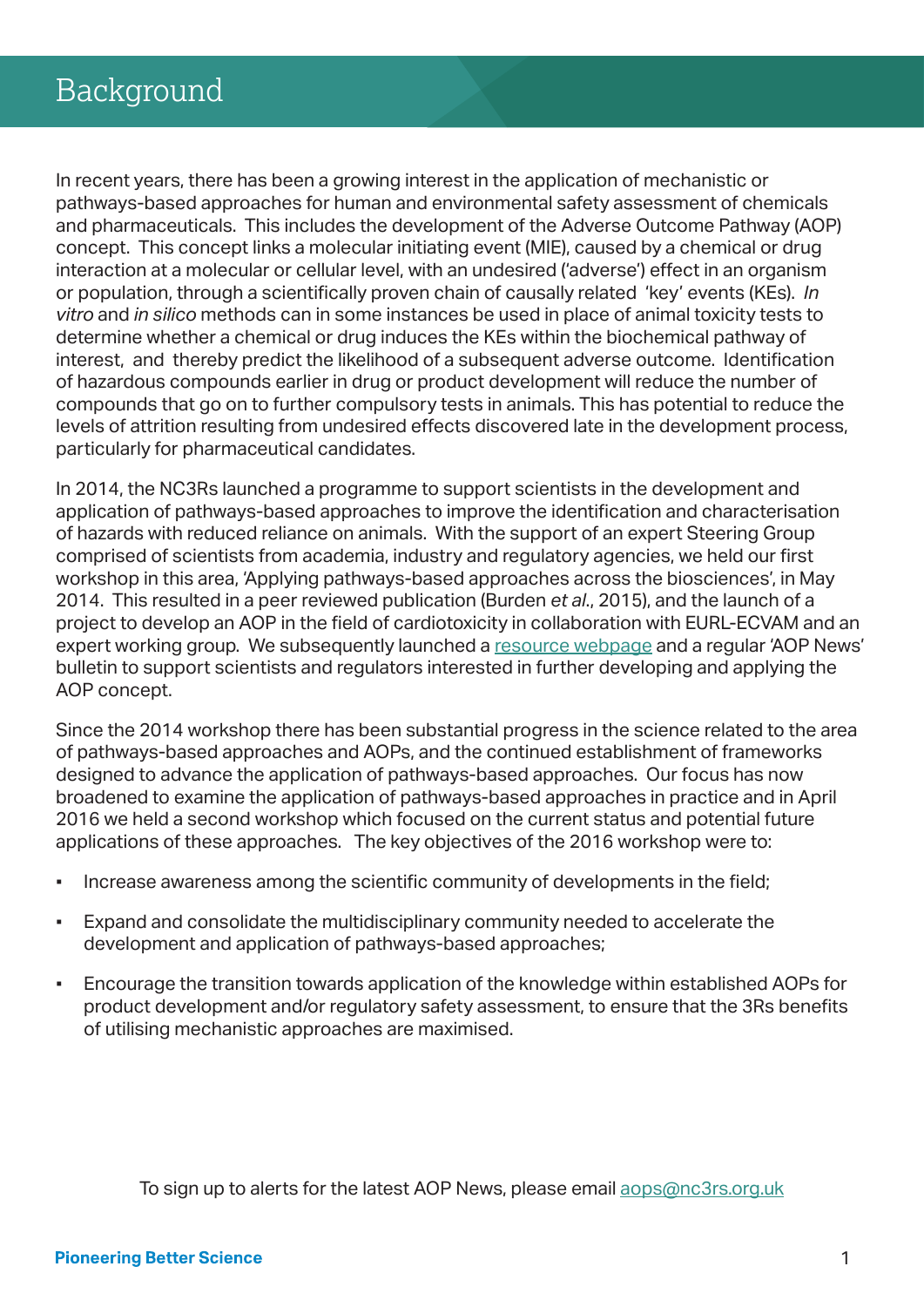### Background

A copy of the workshop programme can be found in Annex 1. The presentations covered:

- i. case studies that demonstrated the current application of pathways-based approaches;
- ii. lessons learned from previous initiatives in this area, and current initiatives underway to support their application;
- iii. the next steps that will be needed to enable wider application of pathways-based approaches.

A keynote presentation was given by Dr Kevin Crofton from the National Center for Computational Toxicology, US Environmental Protection Agency, and the day concluded with a roundtable panel that addressed the question: 'The big conundrum – what constitutes validation?'. The workshop was attended by almost 100 scientists drawn from the pharmaceutical, industrial chemical and agrochemical industries (45%), academia (29%), regulatory agencies (7%), and other relevant organisations (19%) including: consultancy companies and contract research organisations, the European Commission, and the Organisation for Economic Cooperation and Development (OECD). To gain an understanding of the audience's intended use of pathways-based approaches, an interactive voting system was used at the start of the workshop. In response to the question 'what are you looking to develop AOPs for?' 29% of the audience responded 'to increase mechanistic understanding'; 20% 'for regulatory purposes'; 10% 'for screening or prioritisation of products or compounds'; and 2% 'other'. The majority (39%) responded that they were interested in all three types of application.

This report summarises the main themes presented and discussed at the workshop, and provides a basis to inform future activities in this area to enable the wider application of pathways-based approaches within routine practice.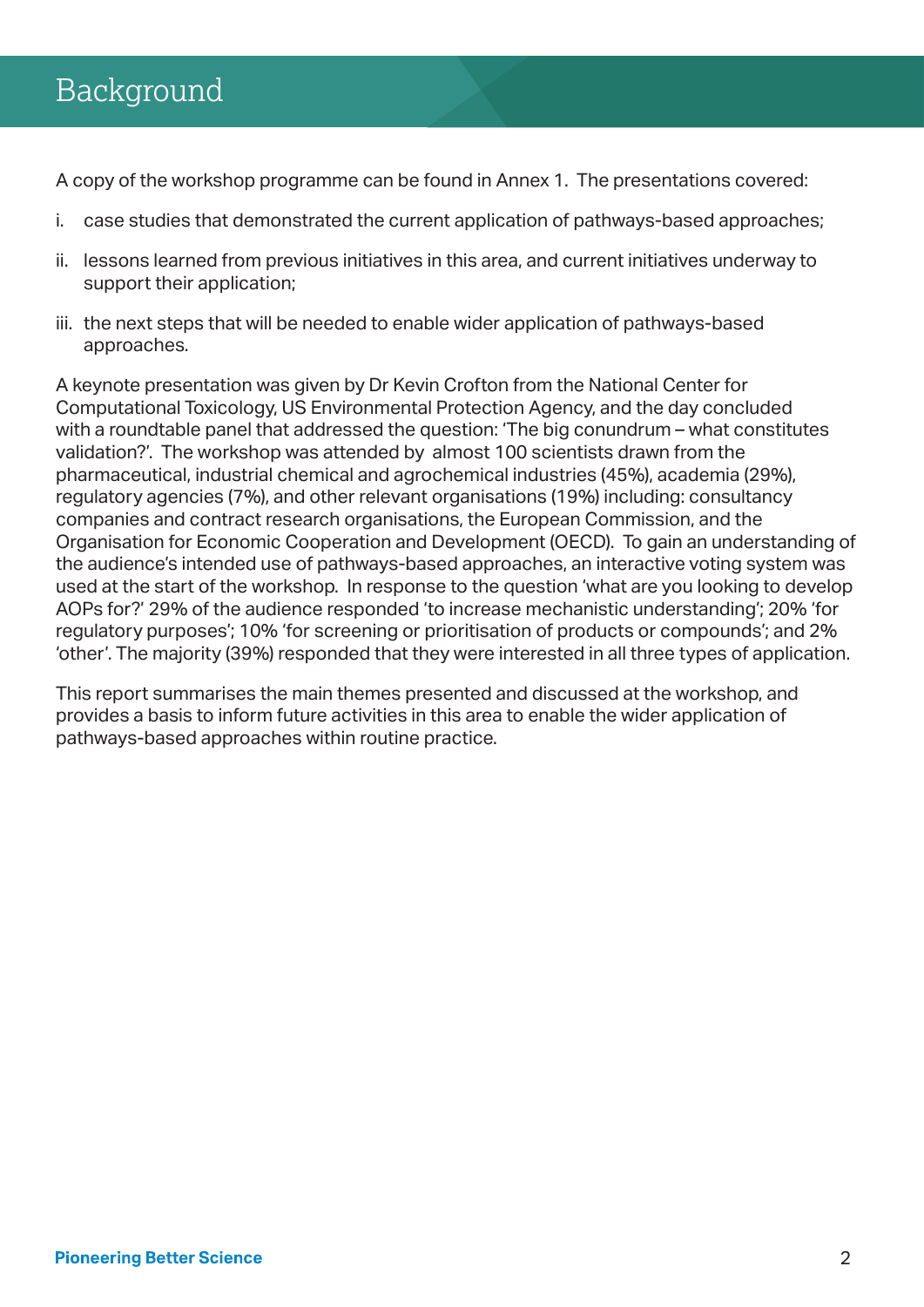### Application of pathways-based approaches: current status

Case studies were presented during the workshop to demonstrate current practical applications of pathways-based approaches. Generally, these are not yet applicable in a regulatory context. There is however scope for their application in screening programmes to identify harmful substances early in the development process. This would allow movement away from a 'blackbox' approach so that more informed decisions can be made regarding which candidates to take forward into regulatory studies involving animals. This would serve to reduce the number of animals used, save time and resource, and accelerate the development process.

There are many new technologies available which provide opportunities to develop and apply innovative approaches to hazard and risk assessment, and which will inform the development of AOPs. Alternative non-protected species<sup>1</sup> (such as zebrafish embryos and the invertebrates *C. elegans* and *Drosophila*) are also beginning to offer useful means of screening chemicals quickly and cheaply. Such species are now being used within the chemicals industry for the early identification of developmental and reproductive toxicity, through the investigation of conserved AOPs. Well-developed AOPs support the evaluation and validation of alternative strategies for safety assessment. For example, the AOP 'disruption to thyroid hormone signalling in fish leading to impaired swim bladder inflation'2 has informed the development of non-animal assays which measure the propensity for substances to elicit KEs in the pathways of interest.

Mechanistic data from non-animal methods are also now being used to identify biomarkers that are linked to adverse effects. Robust biomarkers – particularly those causally linked to adverse outcomes – could play a key role in predictive toxicology, and in the assessment of toxic potency. Information on the ability of substances to induce such biomarkers could also be used to support read-across arguments, and help to avoid the need for *in vivo* studies.

Finally, there are specific areas of toxicity testing, such as the identification and assessment of endocrine disrupting chemicals, where there remains a strong need and regulatory drive to develop and apply AOP-structured information.

<sup>1.</sup> In this context, non-protected means not classified as a protected animal under the UK's Animals (Scientific Procedures) Act 1986: www.legislation.gov.uk/ukpga/1986/14/contents.

<sup>2.</sup> Covered in the AOP wiki index numbers 155-159 (https://aopwiki.org).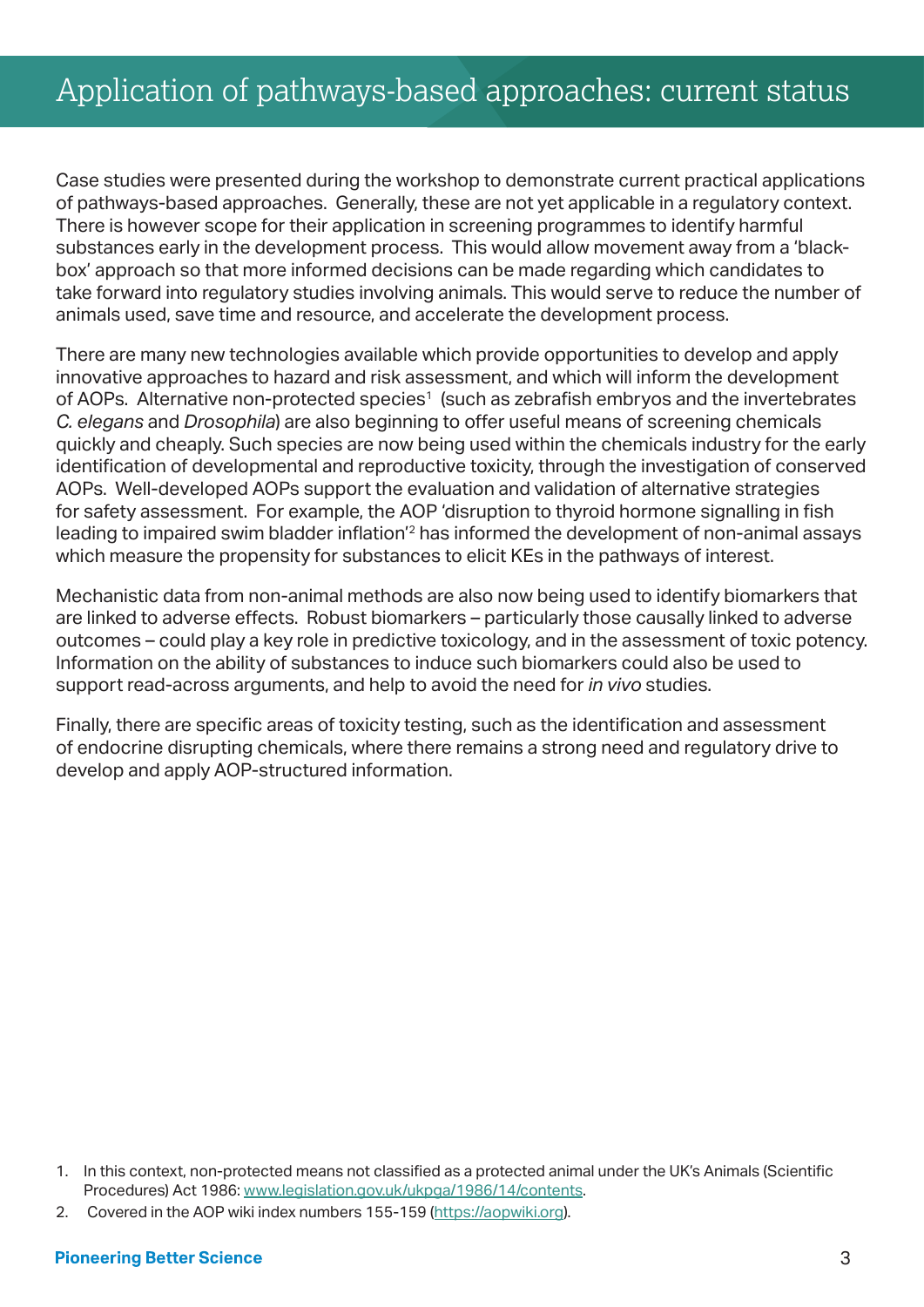#### Lessons learned and current initiatives to support the application of AOPs in practice

Much progress has already been made to (a) identify and characterise relevant AOPs and (b) develop integrated approaches that allow application of the knowledge held within AOPs. This information is currently being used to inform new activities in this area ultimately to support the wider application of AOPs. Updates were presented on the following activities and initiatives:

- The OECD's AOP development programme is an integral component for many of the OECD's activities related to toxicity testing and safety assessment, and has evolved considerably since its inception. The OECD-sponsored AOP KnowledgeBase is a central repository for AOPs developed through the OECD's AOP development effort. It is designed to enable the use of mechanistic information for regulatory purposes in a systematic manner. The KnowledgeBase is already being used by a wide range of AOP developers. Recently, the OECD recognised the need for a framework to support the development of Integrated Approaches to Testing and Assessment (IATA) strategies for defined hazard endpoints, so that the mechanistic information that is stored within AOPs (such as those in the KnowledgeBase) can be utilised within defined regulatory contexts.
- **EURAT-1 (Safety Evaluation Ultimately Replacing Animal Testing) was a large-scale initiative** funded jointly by the European Commission and Cosmetics Europe that aimed to fill gaps in scientific knowledge and accelerate the development of non-animal approaches for the assessment of the potential for systemic toxicity following repeat dose exposure. This five year initiative, which ended in December 2015, set out to systematically organise existing information and set up testing strategies for toxicity prediction using a case-study approach. This was a first step in determining whether existing information and new testing strategies based on improved mechanistic understanding could provide sufficient evidence to support integrated safety assessment relying only on alternative (non-animal) methods. Experience gained during the course of this project will be used to support the new EU-ToxRisk project.
- **•** The EU-ToxRisk project is a six year, large scale Horizon 2020 supported initiative launched in January 2016 with the ultimate goal of delivering reliable, animal-free hazard and risk assessment of chemicals. The project is utilising an AOP-driven approach and focuses on the areas of central nervous system, lung, liver, kidney and developmental and reproductive toxicity. This work will continue to make use of the case study strategy employed in SEURAT-1 and has a specific goal of ensuring that the new approaches developed are accepted and implemented in regulatory contexts.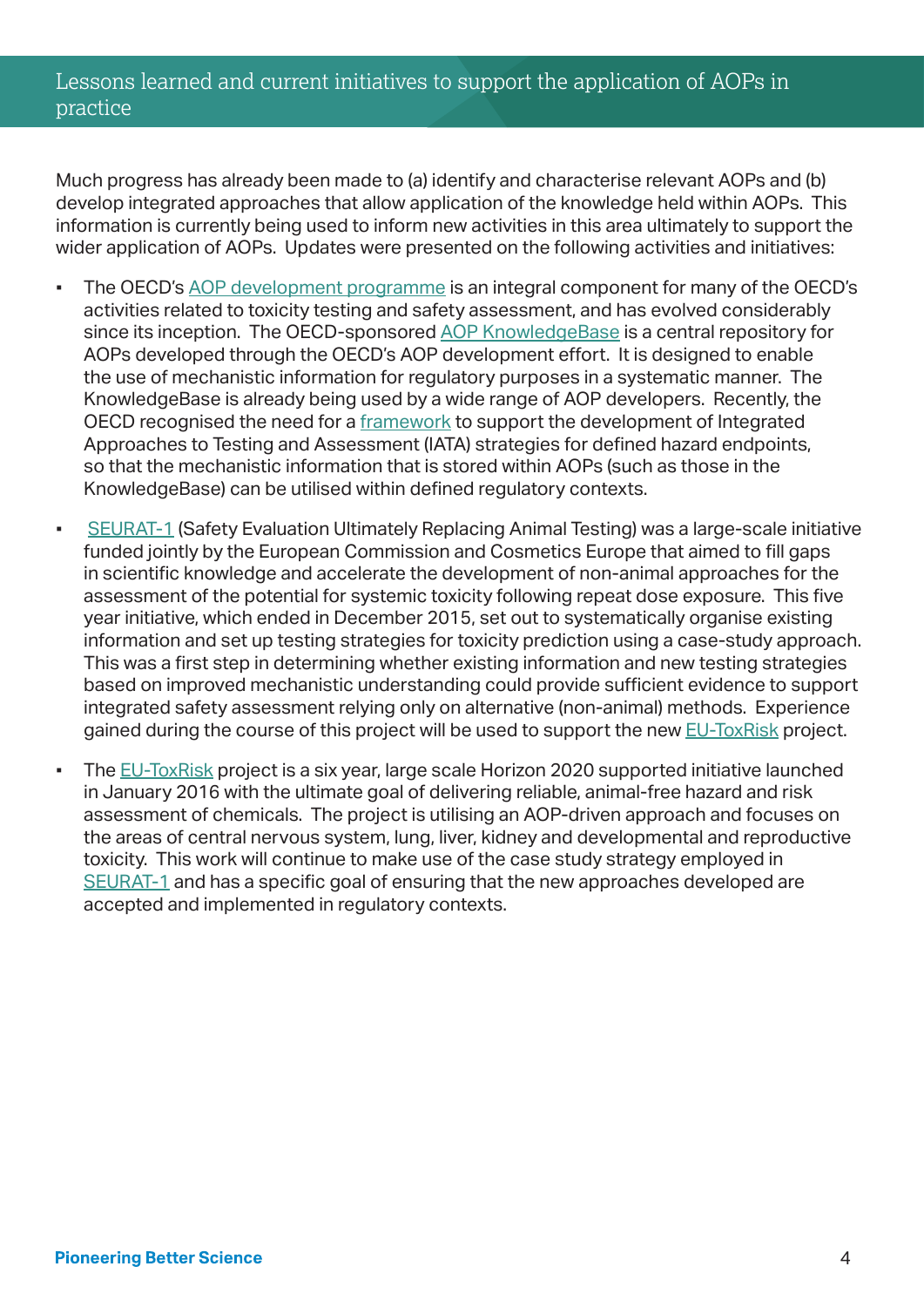Although much investment is being made by organisations such as the OECD to support the systematic development of high quality AOPs, their application in regulatory risk assessment and for risk management decisions will be limited unless there is increased confidence and agreement on whether substances of interest genuinely trigger these AOPs in their entirety. There is also a need to be able to extrapolate quantitative information on the relationships between tipping points for KEs in AOPs to *in vivo* exposures, so that the predictions made can be considered in the context of actual levels of human or environmental exposure. Some case studies which use quantitative, AOP-based approaches to develop prototype non-animal risk assessment have been developed (e.g. MacKay *et al*. 2013, Adeleye *et al*. 2015). The continuing challenge will be to align the knowledge of toxic mechanisms/AOPs and dosimetry with exposure considerations.

Mathematical models have potential to play a significant role in predicting the propensity for substances to cause toxic effects, and there are many benefits to their use such as reduced cost and avoidance of the use of animals. As these models can be highly complex it is challenging to integrate the data they generate into risk assessments that have been historically driven by animal data. Improved understanding of the underlying biology offered by AOP development will result in decreased uncertainty and increased confidence within mathematical models, allowing the data they generate to become more accessible to risk assessors and thereby increasing the utility of these approaches.

As the aspiration to incorporate the information within AOPs into regulatory risk assessment grows, so does the need for agreement on how best to integrate information from different sources to enable decision making. The aim of the OECD's IATA framework is to provide guidance on the scientific and practical considerations that will be needed to allow the application and integration of information from multiple different approaches for safety assessment purposes.

The resulting recommendations need to be flexible enough to allow the evolving methodology to be embraced but prescriptive enough to enable their implementation and ultimate acceptance. The integration of several methods will require a certain level of standardisation, with agreed criteria so that there is confidence in the data generated from individual methods and assays, including those which measure effects on key events. As it is not practical or sustainable for all new methods to undergo formal validation processes, the development of standards for non-animal approaches will enable the wider use of new technologies as they emerge from the science base, to accelerate the application of mechanistic approaches. It is critical that validation processes evolve so that they are able to keep pace with the development of new scientific opportunities, and not be the limiting factor in their application.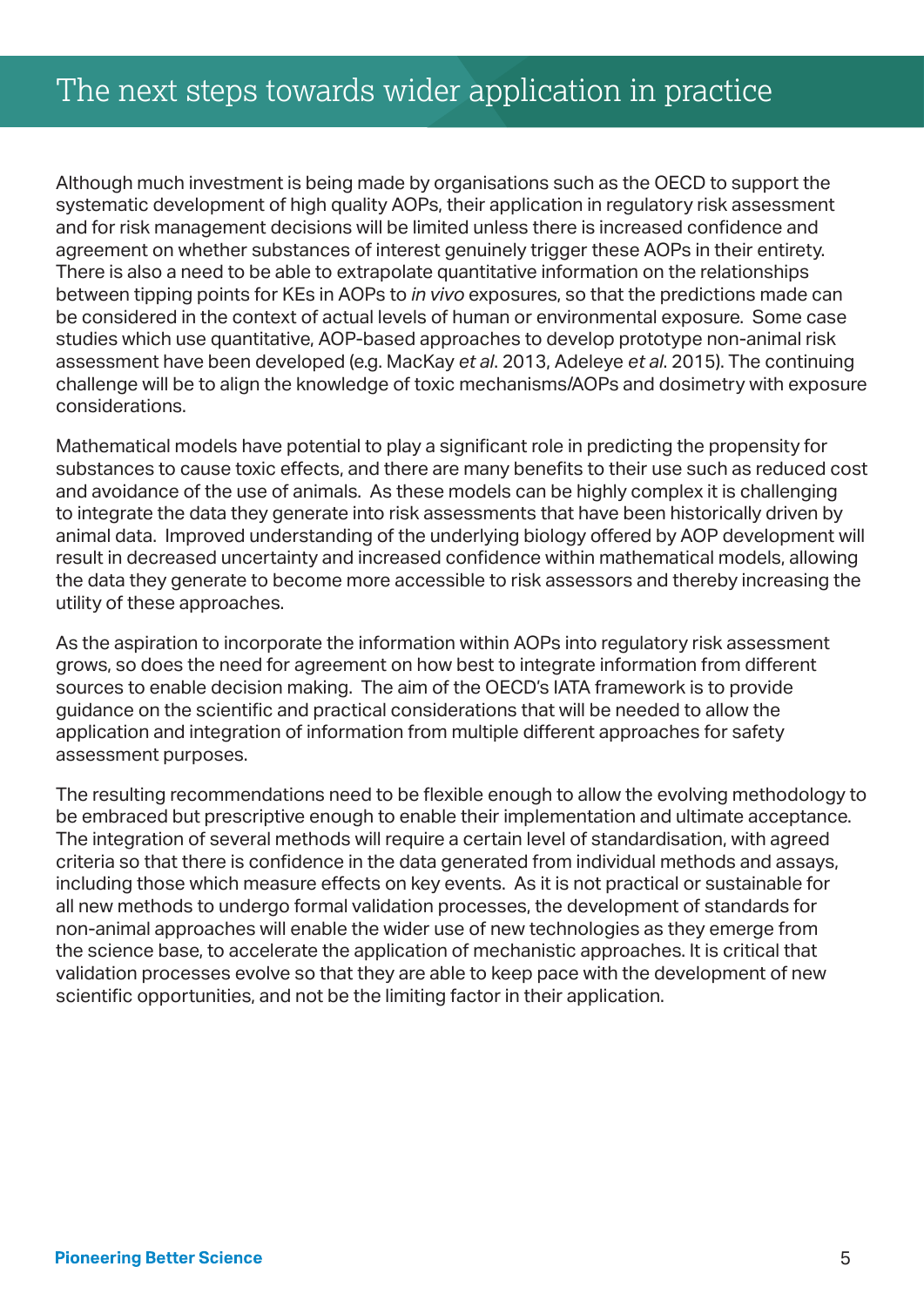The overarching theme emerging from this workshop is that AOPs do not need to be 'perfect' - i.e., fully developed, quantitative and capturing all known biology - to be useful. It will never be possible to characterise fully and 'finish' an AOP, because mechanistic knowledge will continue to evolve over time. The level of confidence and/or certainty needed within an AOP is very much dependent on its intended application. It is clear from the case studies presented that different levels of characterisation may be required before an AOP (or AOPs) can be used to inform the development of assays that provide useful information on the potential for a substance to exert toxic effects. The key question that should be asked is whether the AOP is fit for the purpose for which it has been developed – i.e., is the level of information within it sufficient and accurate enough to enable the scientific question at hand to be answered? AOPs that are more primitive, i.e. not well-characterised or quantitative, will still have value in informing on data gaps and supporting regulatory decision making, in the context of IATA and weight of evidence approaches.

### Concluding remarks

There continues to be an appetite for a paradigm shift towards a more mechanistically-driven approach to toxicity testing for safety assessment. Progress is being made in the use of new technologies that provide information on the effect of substances on MIEs and KEs, particularly for use as early screens. It is important that the expectations of an AOP (in terms of level of information and confidence in the information it contains) reflect the purpose for which the information is being applied. To gain greater application of pathway-based approaches in a regulatory context, it is essential that the relevant communities continue to engage with the AOP concept and support the ongoing initiatives to enable the greater use of mechanistic knowledge for decision making. There is also a need to ensure that the level of scientific knowledge and expertise is appropriate to ensure the development of high quality robust and reliable AOPs. To ensure this transition into widespread use within a regulatory context, there were several issues raised that remain to be addressed. These include:

- How best to evaluate the quality and relevance of proposed AOPs.
- How to align AOPs with exposure considerations, to ensure that the AOPs are relevant to risk assessment.
- How best to integrate data generated from multiple sources.
- **Establishing how AOPs can be used to decrease uncertainty within newer alternative** methods used to assess toxicity.

Taking these steps will be essential to ensure that (a) the information contained within AOPs is transformed from explanations of toxicity into useful predictive tools, and (b) the opportunities that exist to conduct animal-free safety assessments are maximised, to ensure the largest possible impact on the 3Rs.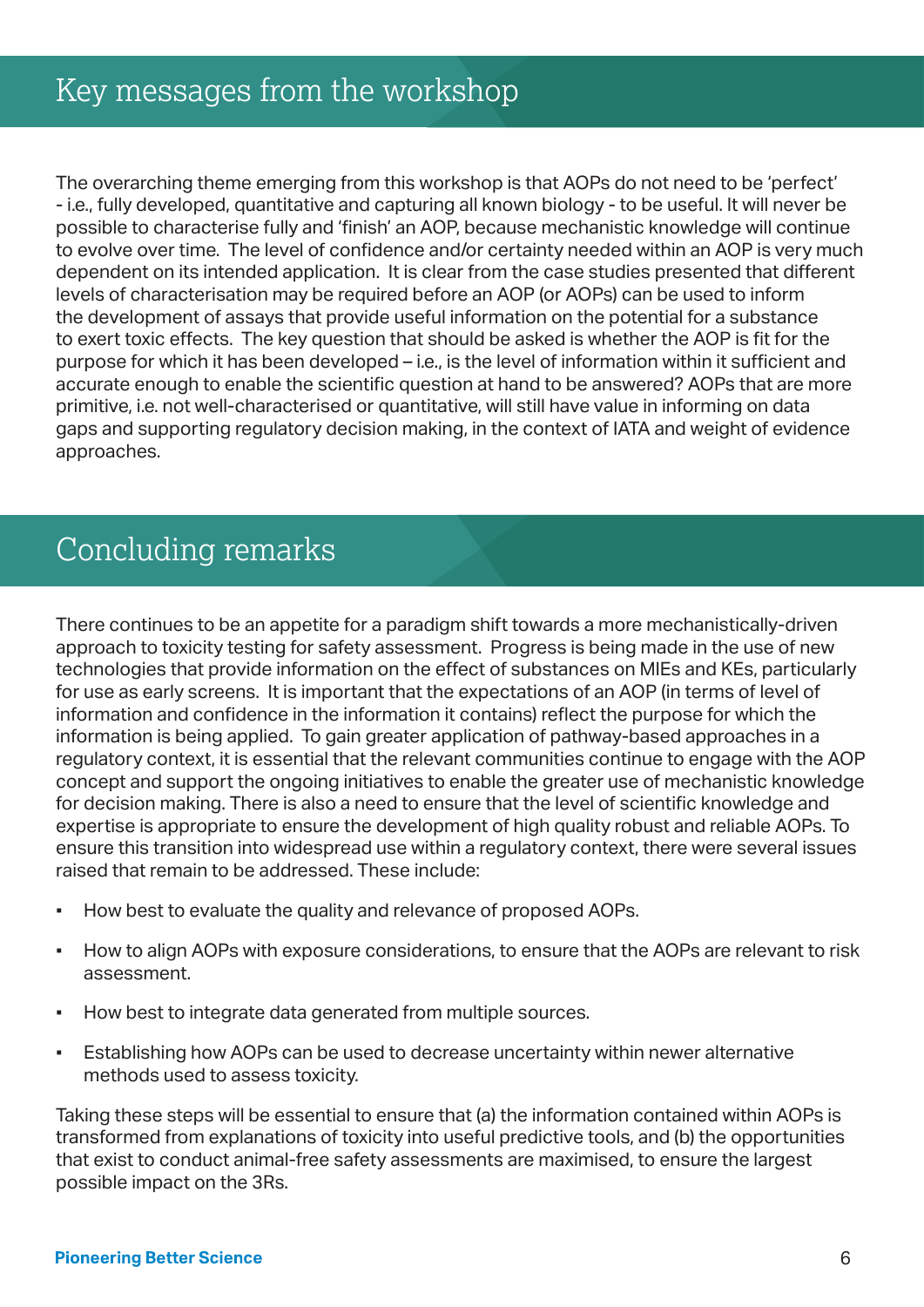The NC3Rs is grateful to the speakers, panellists and participants of the workshop.

### References

Adeleye Y, Andersen M, Clewell R, Davies M, Dent M, Edwards S, Fowler P, Malcomber S, Nicol B, Scott A, Scott S, Sun B, Westmoreland C, White A, Zhang Q, Carmichael PL (2015). Implementing Toxicity Testing in the 21st Century (TT21C): Making safety decisions using toxicity pathways, and progress in a prototype risk assessment. *Toxicology* 332:102-11

Burden N, Sewell F, Andersen ME, Boobis A, Chipman JK, Cronin MT, Hutchinson TH, Kimber I and Whelan M (2015). Adverse Outcome Pathways can drive non-animal approaches for safety assessment. *Journal of Applied Toxicology* 35(9):971-5. Open Access.

MacKay C, Davies M, Summerfield V, Maxwell G (2013). From pathways to people: applying the adverse outcome pathway (AOP) for skin sensitization to risk assessment. *ALTEX* 30(4):473-86.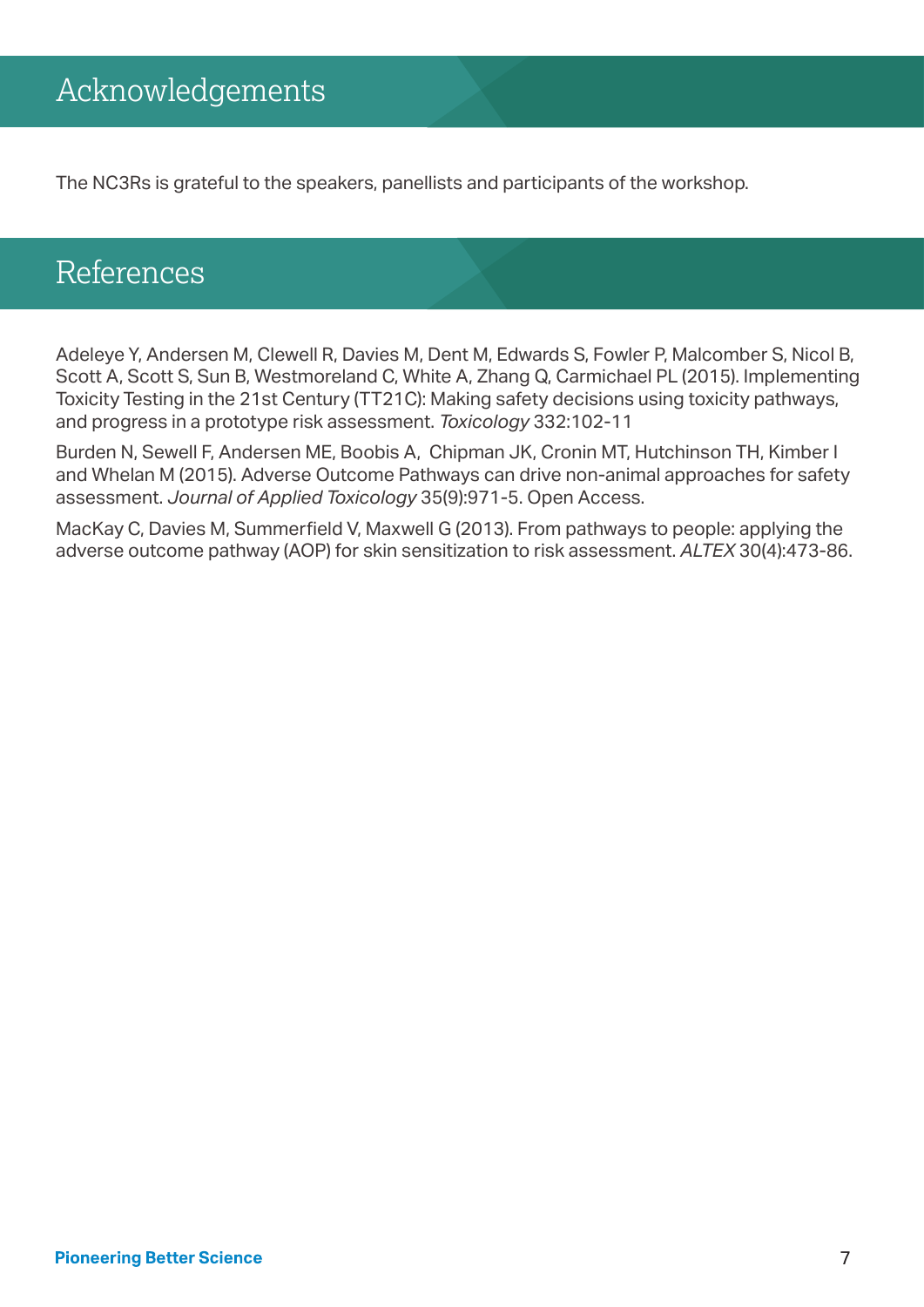## Annex 1: Workshop Programme

| <b>Agenda</b>                                                                 |                                                                                                                                                                                                                                                    |  |
|-------------------------------------------------------------------------------|----------------------------------------------------------------------------------------------------------------------------------------------------------------------------------------------------------------------------------------------------|--|
| $08.30 - 09.00$                                                               | <b>Registration</b>                                                                                                                                                                                                                                |  |
| $09.00 - 09.10$                                                               | <b>Welcome and introduction</b><br>Professor Ian Kimber (Chair), University of Manchester, UK                                                                                                                                                      |  |
| $09.10 - 09.20$                                                               | 3Rs benefits and potential applications of pathways-based approaches for<br>pharmaceutical and chemical safety assessment<br>Dr Fiona Sewell, NC3Rs, UK                                                                                            |  |
| Case studies: practical applications of pathways-based approaches             |                                                                                                                                                                                                                                                    |  |
| $09.20 - 10.15$                                                               | Comprehensive target screening by label-free cell microarray profiling to reduce<br>animal efficacy and toxicology studies in drug discovery<br>Dr James Sidaway, Phenotox, UK                                                                     |  |
|                                                                               | Application of non-mammalian assays in the prediction of developmental and<br>reproductive toxicity potential to mammals<br>Dr Chantal Smulders, Shell, Netherlands and Dr Marjolein Wildwater, HAN University<br>of Applied Sciences, Netherlands |  |
| $10.15 - 10.45$                                                               | <b>REFRESHMENTS</b>                                                                                                                                                                                                                                |  |
| $10.45 - 12.00$                                                               | An alternative testing strategy for the fish early life-stage (FELS) test<br>Dr Dries Knapen, Universiteit Antwerpen, Belgium                                                                                                                      |  |
|                                                                               | Use of mechanistic data to support read-across case study - experiences of the<br><b>VPA case study</b><br>Dr Sylvia Escher, Fraunhofer Institute for Toxicology and Experimental Medicine,<br>Germany                                             |  |
|                                                                               | Adverse Outcome Pathways focusing on endocrine active chemicals<br>Dr James Wheeler, Dow AgroSciences, UK                                                                                                                                          |  |
| $12.00 - 13.00$                                                               | <b>LUNCH and poster viewing</b>                                                                                                                                                                                                                    |  |
| Adverse outcome pathways: perspectives for future development and application |                                                                                                                                                                                                                                                    |  |
| $13:00 - 14:20$                                                               | The OECD framework for AOP development and application<br>Dr Magdalini Sachana, OECD, France                                                                                                                                                       |  |
|                                                                               | <b>Lessons learned from SEURAT-1</b><br>Dr Elisabet Berggren, European Commission Joint Research Centre, Italy                                                                                                                                     |  |
|                                                                               | EU-ToxRisk - The 'flagship' program on mechanism-based toxicity testing and<br>risk assessment<br>Dr Hennicke Kamp, BASF, Germany on behalf of the EU-ToxRisk consortium                                                                           |  |
|                                                                               | Perspective on next steps for application in practice<br>Professor Alan Boobis, Imperial College London, UK                                                                                                                                        |  |
| $14.20 - 14.40$                                                               | <b>REFRESHMENTS</b>                                                                                                                                                                                                                                |  |